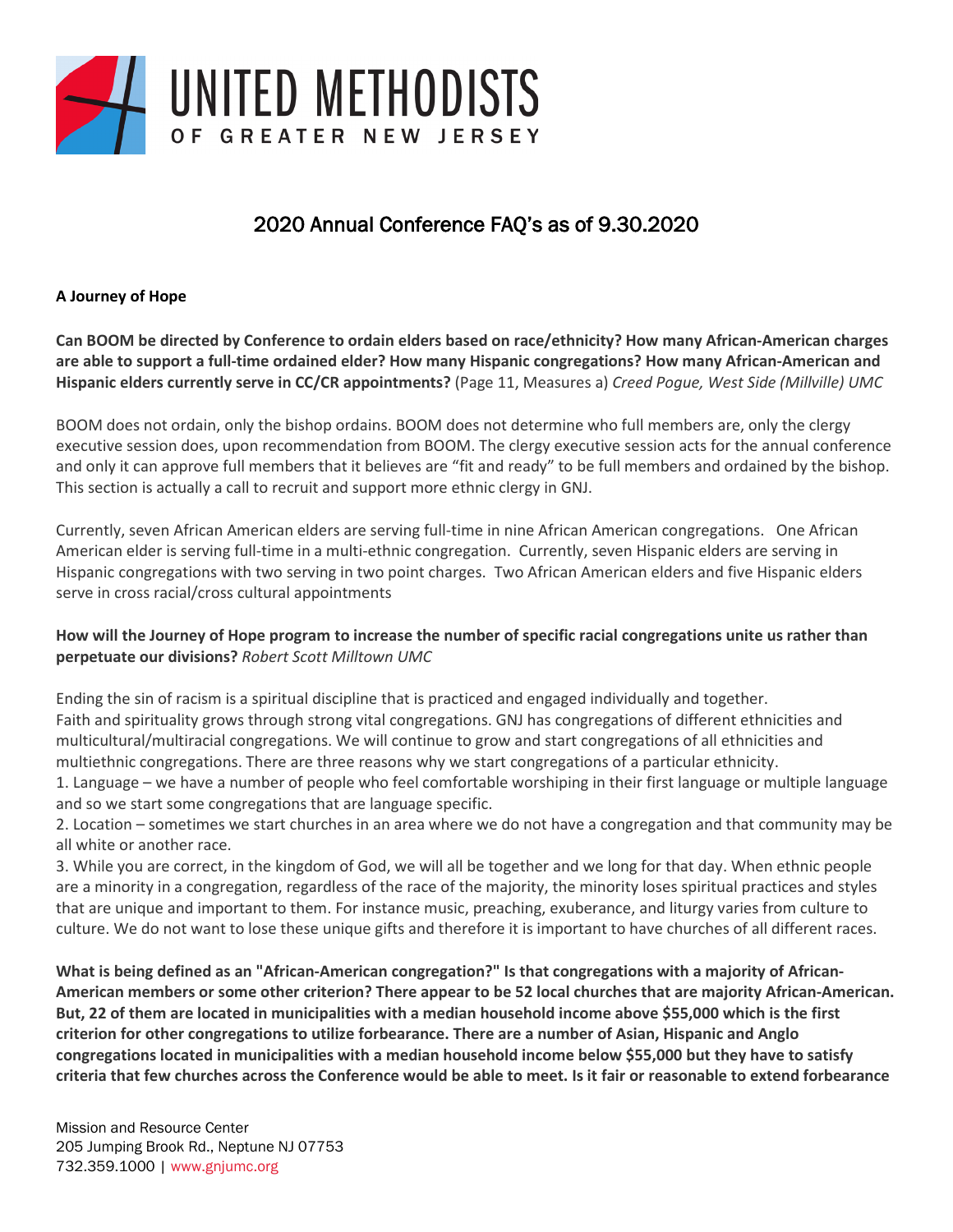

**to some churches in less distressed areas while making it less than practicable in more distressed areas?** (#5a on p. 12) *Creed Pogue, West Side (Millville) UMC*

GNJ defines a congregation's race or ethnicity as 75% of the members are from the same ethnic or racial group. A Journey of Hope includes a plan for all congregations in low income communities to receive a reduced shared ministry and billable rates if the congregation meets the objectives outlined. The forbearance program recognizes and seeks to repair past harm because of how Native Americans and African Americans were treated in Greater New Jersey and by the church since our beginning.

**Are the pre-1982 and CRSP plans fully funded with WESPATH? Is it just to completely forgive some debts but not others?** *Creed Pogue, West Side (Millville) UMC*

GNJ's pre 82 and CRSP plans are fully funded.

**Are there other congregations that may have overextended their building programs while located in less advantaged areas? Should this be a broader analysis?** (Section 5b)

We have experienced this with ethnic congregations and we are not aware of any Anglo churches that have had the same experience.

**Has any analysis been done of the resulting shortfalls for permanent forbearance of billables and partial forbearance of Shared Ministries? We do not have a report from CF&A as apparently required by Paragraph 615.** (section 5a and 5e) *Creed Pogue, West Side (Millville) UMC*

The forbearance program is extended for past billables. The analysis has been done and indicates that with careful stewardship and all churches giving their fair share, we will fully meet our goals for shared ministry and billables.

**We do not have a report from the Conference Trustees for either 2019 or 2020 as required by Paragraph 2512.6. Do we have an analysis of properties held for sale by the Trustees or the 13 churches listed for closure at Conference to indicate an estimated value?** (Section 5f(i)) *Creed Pogue, West Side (Millville) UMC*

Additional information is included in this year's budget. We will research this request and provide the additional information.

**Is the \$1 million envisioned as principal for capital needs or program funds? Might there be a better way to fund certain needs? Other churches with capital/deferred maintenance needs have been told that funds from Conference would not be available.** *Creed Pogue, West Side (Millville) UMC*

The \$1 million referred to in A Journey of Hope plan is for Native American Church and burial site preservation.

**What is "offered/returned" intended to mean in practice? Would there be an actual sale or simply a direct transfer of property? What are the churches in the "eastern portion of Salem County" or at least which municipalities?** (Section 5f(ii)) *Creed Pogue, West Side (Millville) UMC*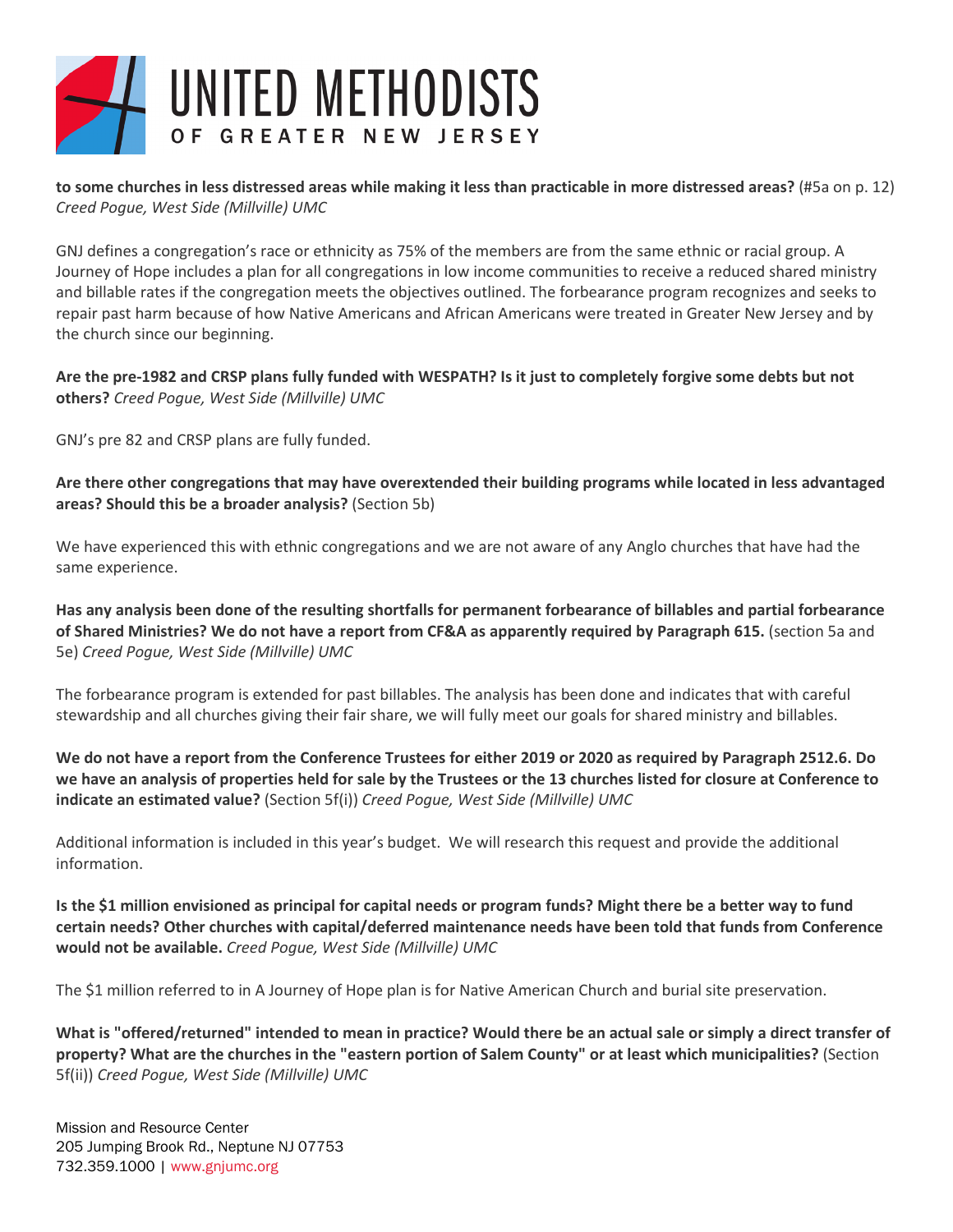

This only refers to property in Cumberland and Salem Counties and would not be sold but transferred. Properties or townships have not been identified.

**How many "agency chairperson" positions exist? How many are currently held by "persons of color?" It appears that in 2012, almost 80% of the laity were Anglo and in 2018, it is 78%. (**Page 11, Measures e.) *Creed Pogue, West Side (Millville) UMC*

33% of current elected leaders of annual conference agencies are Persons of Color. If the present slate of nominations are elected it will increase to 55%. A list of chairpersons can be found in the 2019 Journal and the 2020 Nominations report.

**The legislation says: At least 50% of GNJ agency chairpersons are People of Color by June 2023. While I think this effort to include People of Color in positions of leadership is very good - I was thinking 50% might be almost disproportionate to the numbers?**

Leadership was talked about quite a bit in A Journey of Hope team. There were proposals for 40%, 50% and 60% or better. The thinking was that we are doing a better job in identifying and mentoring white leadership than People of Color leadership, particularly with African American and Latino/Hispanic. While 50% is about 20% higher than the number of congregations and membership of People of Color, the 50% would be a mechanism for developing more People of Color in leadership.

#### **Budget**

**The 2019 Pre-Conference packet said that \$10,644 was budgeted in 2020 for NJ Council of Churches so I am still a little confused about the 2020 packet. 2020 shouldn't be \$13,000 in any circumstance. But, \$12,000 would definitely be an increase from \$10,644. Also, the 2019 booklet says that we approved \$12,418 for 2019. Can you clarify?** *Creed Pogue, West Side Millville UMC*

The NJ Council of Churches is part of the overall Benevolence Budget which was under budget in 2019 by \$57,116 despite a small over spend in this particular line item. The \$12,000 budget for NJ Council of Churches is less than the actual spend in 2019 and less than the original 2019 budgeted amount. The 2020 pre-conference workbook had an incorrect header date. It stated "2020" and should have listed "2021".

The numbers should be as follows:

2019 Conference Journal for 2019 budget: \$12,418 2019 Conference Journal for 2020 budget: \$10,644 2020 Pre-conference Workbook for 2019 actual: \$13,000 2020 Pre-conference Workbook for 2021 proposed; \$12,000

**The format has changed greatly. What does "Healthcare Revenue" represent? What is the "Grant Program?" "Property Expense" is listed twice--what is represented by that?** *Creed Pogue, West Side (Millville) UMC*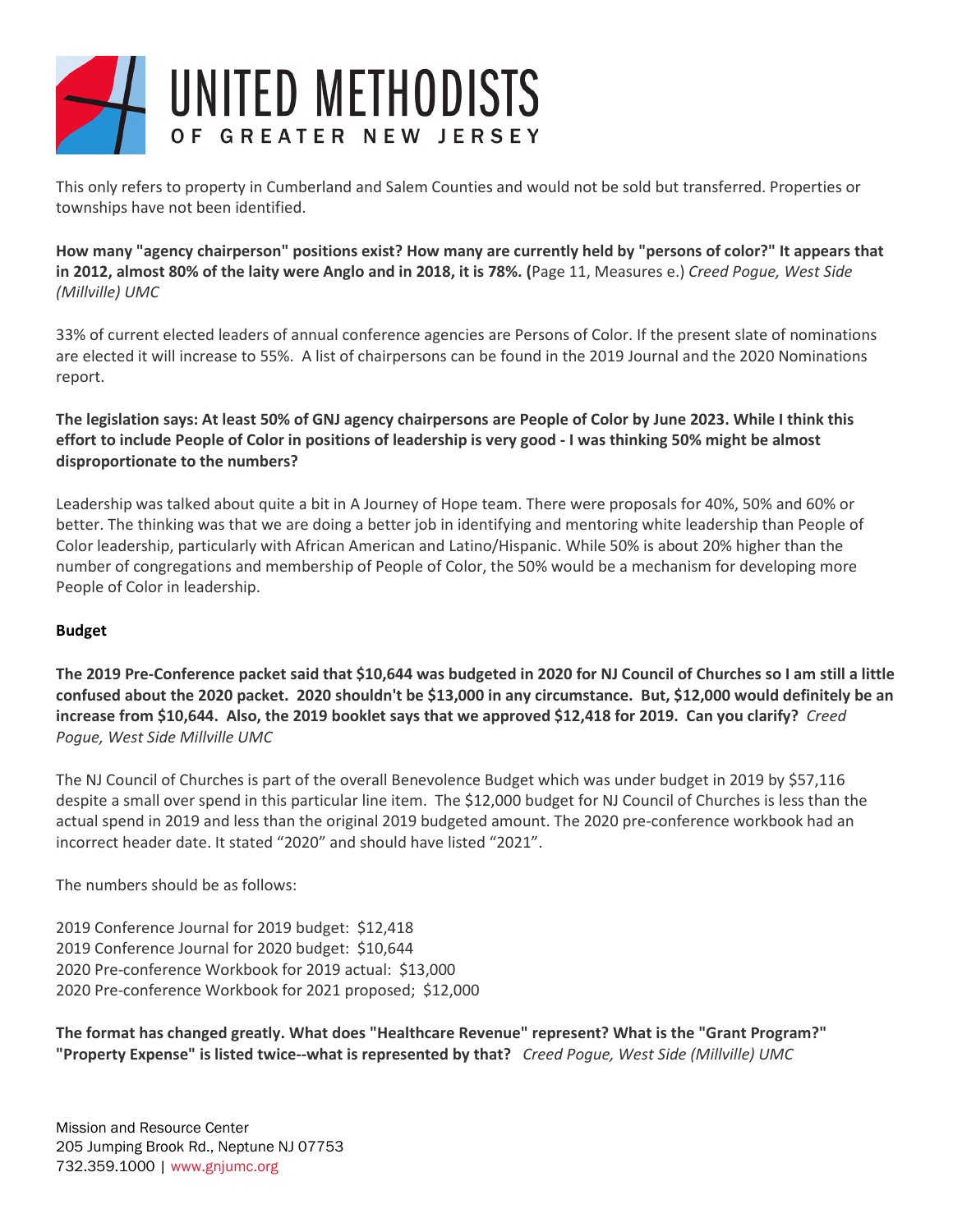

- Healthcare revenue is income from the Board of Pension and Health Benefits which was netted against expenses in the old format.
- The Grant Program are dollars provided by GNJ to individual churches for a variety of needs; these funds come from the Strategic Disciples Making and Harvest Mission Fund. The expense was netted against the income in the old format.
- Property expenses are part of Shared Services which are expenses incurred by GNJ which are charged back to Boards of Trustees and Pensions and our Mission Partners. These were previously netted against the income and split on the "statement of financial position" report to the respective departments being supported. The expense includes the staff along with expenses related to maintaining GNJ properties.

## **Does the listing of revenue from Harvest Mission, Strategic Disciple, etc. mean that what was originally envisioned as loans are instead contributions to the Budget because of our current situation? Is that envisioned to continue after 2021?** *Creed Pogue, West Side (Millville) UMC*

We have historically used funds from the Strategic Disciples Making and Harvest Missions to fund grants to individual churches. This revenue was netted against the expense in the old format as explained above. This we trust was a onetime use of the Harvest Mission Fund to support our congregations and ministries during the pandemic. We believe that this use of funds stabilized ministries and congregations as well as helped with food distribution. We do not envision this occurring in 2021.

# **What is the purpose of the \$400,000 to Drew?** *Creed Pogue, West Side (Millville) UMC*

The general church apportionments have supported our seminaries. The general church has reduced support of Drew School of Theology by more than \$400,000. Drew has been instrumental to our health and sustainability in GNJ with many of their graduates serving and leading in GNJ. Leadership reviewed the matter and decided to direct this support to Drew directly out of our general church apportionments. This support does not change how much we apportion our congregations.

## **Shared Services has jumped dramatically. What does that represent?** *Creed Pogue, West Side (Millville) UMC*

Shared Services are expenses incurred by GNJ which are charged back to the Boards of Trustees and Pensions and our Mission Partners. In the old format, much of these expenses were netting against the income and not showing in the budget presentation.

**There has not been a report from NJ Council of Churches for years but the amount is increasing. What is the discernment for that?** *Creed Pogue, West Side (Millville) UMC*

The amount actually decreases in the new budget.

#### **Other Legislation**

**In the past GNJ partially funded retiree health care by taking advantage of funds on deposit with the General Board of Pensions, in accounts in which we had exceeded our funding requirements. They were not on deposit with a designation for retiree health insurance. There has never been a pooling of our health care insurance funds with other**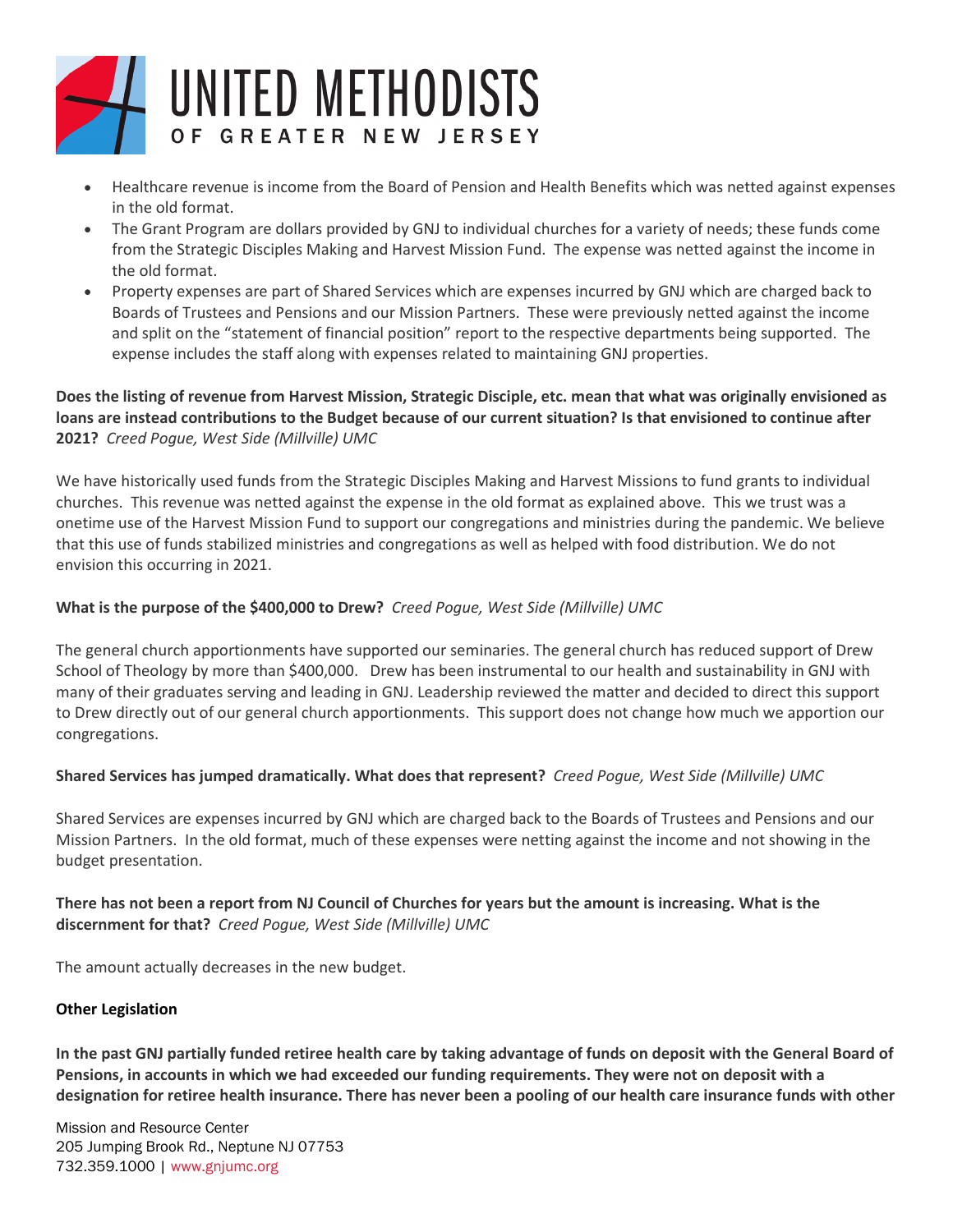

**conference (such as in the Centenary Fund). If the plan that has been explained to our conference for years is still in place, some questions remain:**

**(1) So, is that plan still in place?** 

**(2) How will our conference's ability to continue to previously established plan be impacted if those funds on deposit with Wespath are "pooled?"**

**(3) In response to your question about "excess funding" my follow-up question is what level are we funded with Wespath for pension liabilities?** *Bob Costello, Wesley - Petersburg UMC*

As indicated in the answers below, GNJ is on track to fund retiree healthcare based on previously completed analyses which included excess pre-82 funds. With that said, our new CFO intends to get fully up to speed on that analysis, meet with key partners and complete his own assessment. GNJ remains committed to funding this important fund. The additional 5% we're including in funding this through closed church proceeds demonstrates the conference's commitment while the situation is assessed.

**In light of the previous FAQ (see below) in which we have been reminded that providing funding for retiree health care insurance is not mandated by the Book of Discipline, but also in light of our being told in the FAQ that GNJ's Council on Finance and Administration has an on-going commitment to funding retiree health care supplemental insurance:**

**(a) Does the plan to fund this objective still include taking advantage of any excess funds on deposit with Wespath for our past obligations?** 

**(b) If GNJ funds on deposit with Wespath for pension liabilities are "pooled" with other conferences (many of which are under funded) what plan does CF&A have in place to sustain our conference plan to provide the insurance?** *Bob Costello, Wesley - Petersburg UMC*

We are on track to meet our obligations. Our retiree health funds are not pooled with other annual conferences. CFA, Board of Pensions and the Treasurer understand the importance of this benefit and are committed to its continued funding. It is not clear what "excess funds" are being referred; no excess funds are considered in the analysis. Our funding was noted in the answers below.

**Doesn't the petition in the preConference Journal entitled "Nepotism" violate the Constitution of the United Methodist Church, paragraph 4, which forbids discrimination on the basis of marital status? (See Interim Judicial Council Decision 7.)** *William Noll, Hamilton UMC*

The proposed legislation on Nepotism calls for the Council of Finance and Administration to review and report on GNJ's nepotism policies. If passed, CF&A will consider [Interim Judicial Council Decision 7](http://ee.umc.org/decisions/41881) in their review.

**May we have an explanation as to how retiree supplemental health insurance is funded?** *Bob Costello, Wesley - Petersburg UMC*

Retired clergy and lay employees of GNJ receive health care that supplements the difference between Medicare for retirees. This is a voluntary benefit of GNJ unlike pension and health insurance for active clergy which are required by the Book of Discipline.

There are three sources of funding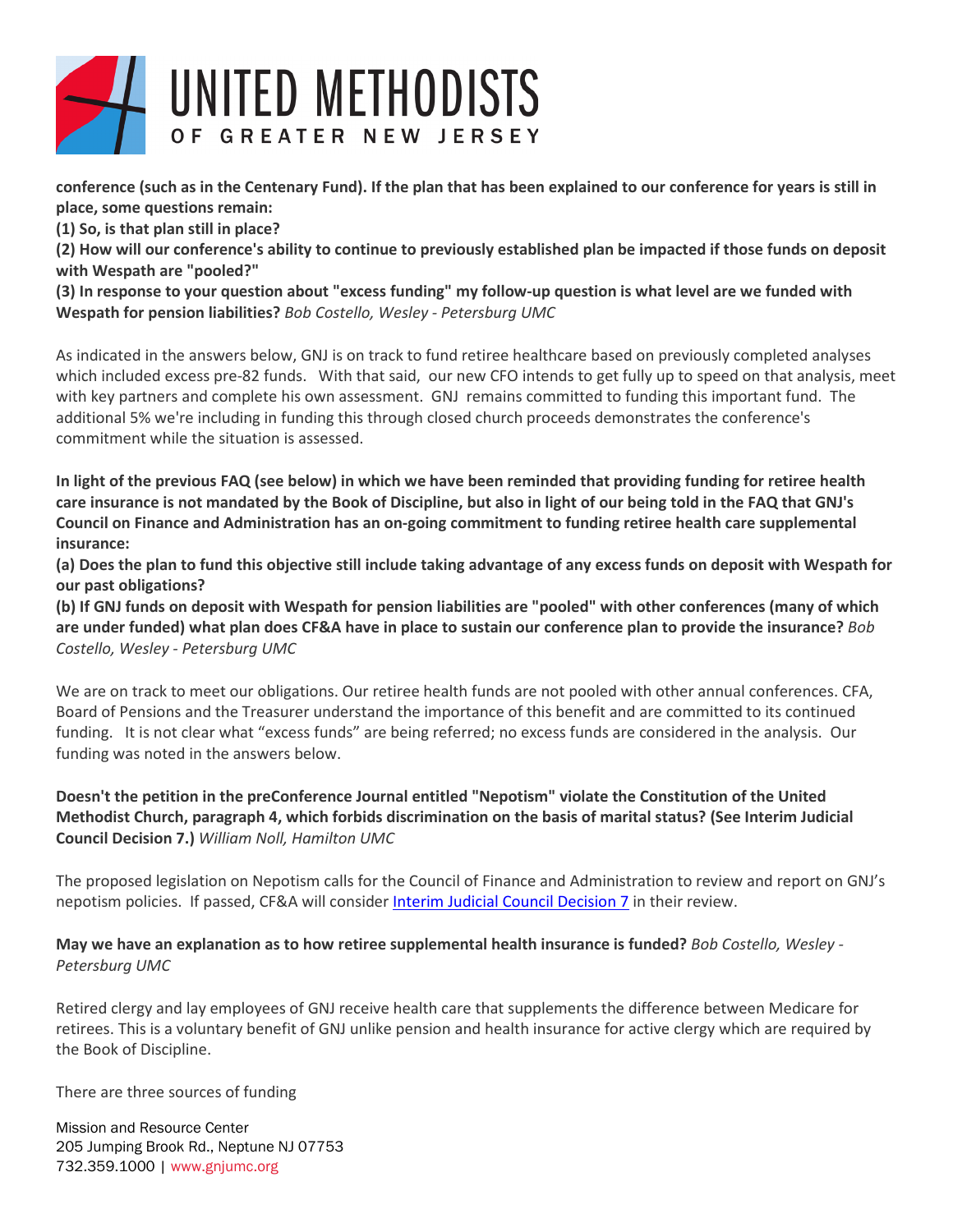

#### 1.

- 1. Shared ministry apportionments from our congregations
- 2. A grant from the Centenary Fund
- 3. Funds that are dedicated to retiree health care

# **Is the current plan sustainable, in light of updated projections, including updated projections of the conference funding sources?** *Bob Costello, Wesley - Petersburg UMC*

Yes, and we continue to set funds aside for retiree health care. You will see in the "Sale of Closed Church" legislation (top of page 33), we added 5% of proceeds going towards this fund.

# **If the income from conference funding sources is reduced, how will that impact the plan?** *Bob Costello, Wesley - Petersburg UMC*

Like any part of the GNJ budget, if funding is reduced, the budget needs to be adjusted. CFA has and continues to commit to ensure there is funding for retiree health care.

**Two similar but not identical pieces of legislation have been submitted by two former District Superintendents asking that our health care obligation to annuitants be addressed. If we feel that has merit, then should an effort be made for an omnibus legislation?** *Creed Pogue, West Side (Millville) UMC*

There are two pieces of legislation but both are submitted by one former district superintendent, Rev. Robert Costello. It is not the role of the FAQ's to recommend how legislation should be handled.

## **Logistics**

## **Why is the Annual Conference Session being held virtually?**

The COVID-19 epidemic has infected more than 184,000 people and resulted in more than 15,000 deaths in New Jersey. United Methodists of Greater New Jersey have a goal of zero transmission of the virus by our activities. As guided by our Rules of Order, in July, Annual Conference members voted by mail-in ballot to add

*Rule 26 - REMOTE PARTICIPATION ANNUAL CONFERENCE - In a situation which a state of emergency has been declared by the Governor of New Jersey or other applicable governmental authority, or in extraordinary circumstances as declared by the Bishop, Cabinet, Conference Trustees and CFA, the regular Annual Conference session, or a Special Annual Conference session, or parts of either, can be held by means of remote participation. Notice of such a session and all such means of remote participation shall meet all requirements of the Discipline, applicable state law, and the Rules of Order, including without limitation:* 

- *a. authorization and prior notice of the meeting and means of participation;*
- *b. verification of membership and voting credentials;*
- *c. reasonable opportunity to concurrently see, read or hear, participate and vote; and*
- *d. record and maintain a record of any votes or other actions.*